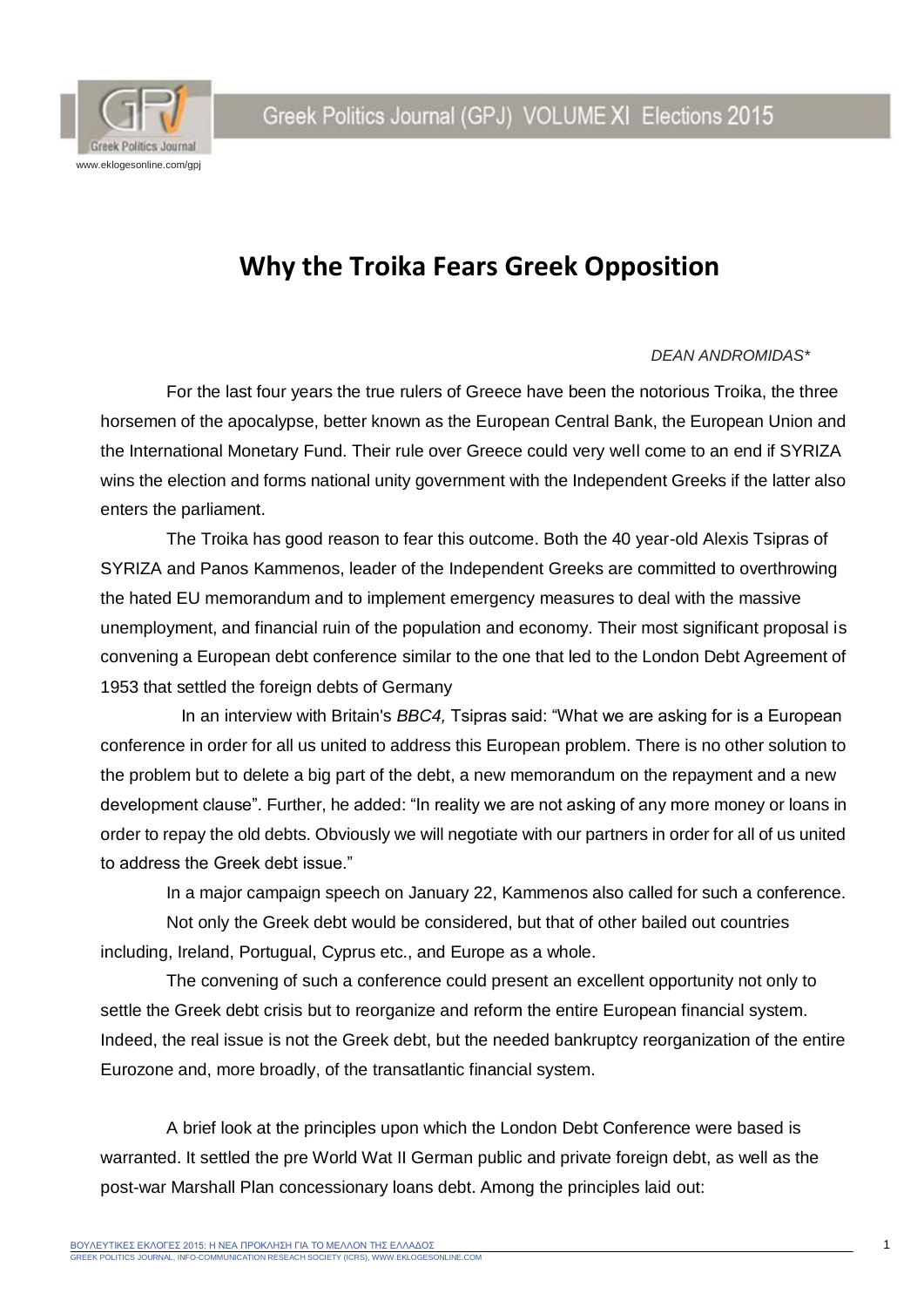

## Greek Politics Journal (GPJ) VOLUME XI Elections 2015

- The very purpose of the negotiation was to settle the debt question so as to facilitate the most rapid recovery and expansion of the German economy, which was seen as crucial for the recovery of the Western Europe as a whole.
- $\checkmark$  All the foreign debt, public and private debt was to be settled in a comprehensive manor. There were no exceptions, such as special treatment for hedge funds or vulture funds. The agreement was in the form of a treaty between the respective states, and therefore final and not subject to foreign court actions, such as in the case of Argentina today.
- $\checkmark$  An average 50% cut in the principal of the debt was implemented, with low interest rates. Payments were made through the surplus export earnings. Therefore, if Germany had a deficit, and hence no foreign exchange, no payments would be made. As part of this formula, the country was encouraged to implement a policy of import substitution, something that has been banned under neo-liberal radical free trade dogma.
- $\checkmark$  Absolutely no conditionalities were attached no demands for budget cuts or currency devaluation, and no "structural reforms". Hence no austerity measures were demanded.

Most important of all, this occurred under a financial system that was on a Glass-Steagall standard of separation between commercial and investment banking, where the former were prohibited by law from engaging in the trading of derivatives and other forms of exotic "financial instruments". At the same time, there were powerful credit institutions, most notably the Kreditanstalt für Wiederaufbau, which served to finance industry and infrastructure, which, in turn, rapidly led to full employment.

There has never been such a debt restructuring since, although it spawned the famous German "economic miracle".

Under the current system, such a restructuring could never be done, primarily because the debt is part of a system of casino banking, where "sovereign bonds" are linked to a labyrinth of derivatives and speculative securities. Therefore, the entire banking and credit system has to be reorganized in an orderly manner as was done in the U.S. under FDR, with the Glass-Steagall Act and the creation of a national credit institution in the form of the Reconstruction Finance Corporation.

It should be noted that both the Independent Greeks and SYRIZA both call for Glass Steagall type separation of commercial and investment banking in their party programs.

Such action, taken by all EU nations at a conference table, would allow Europe as a whole to craft a productive solution to the debt crises in Greece, Ireland, Portugal, Cyprus etc.